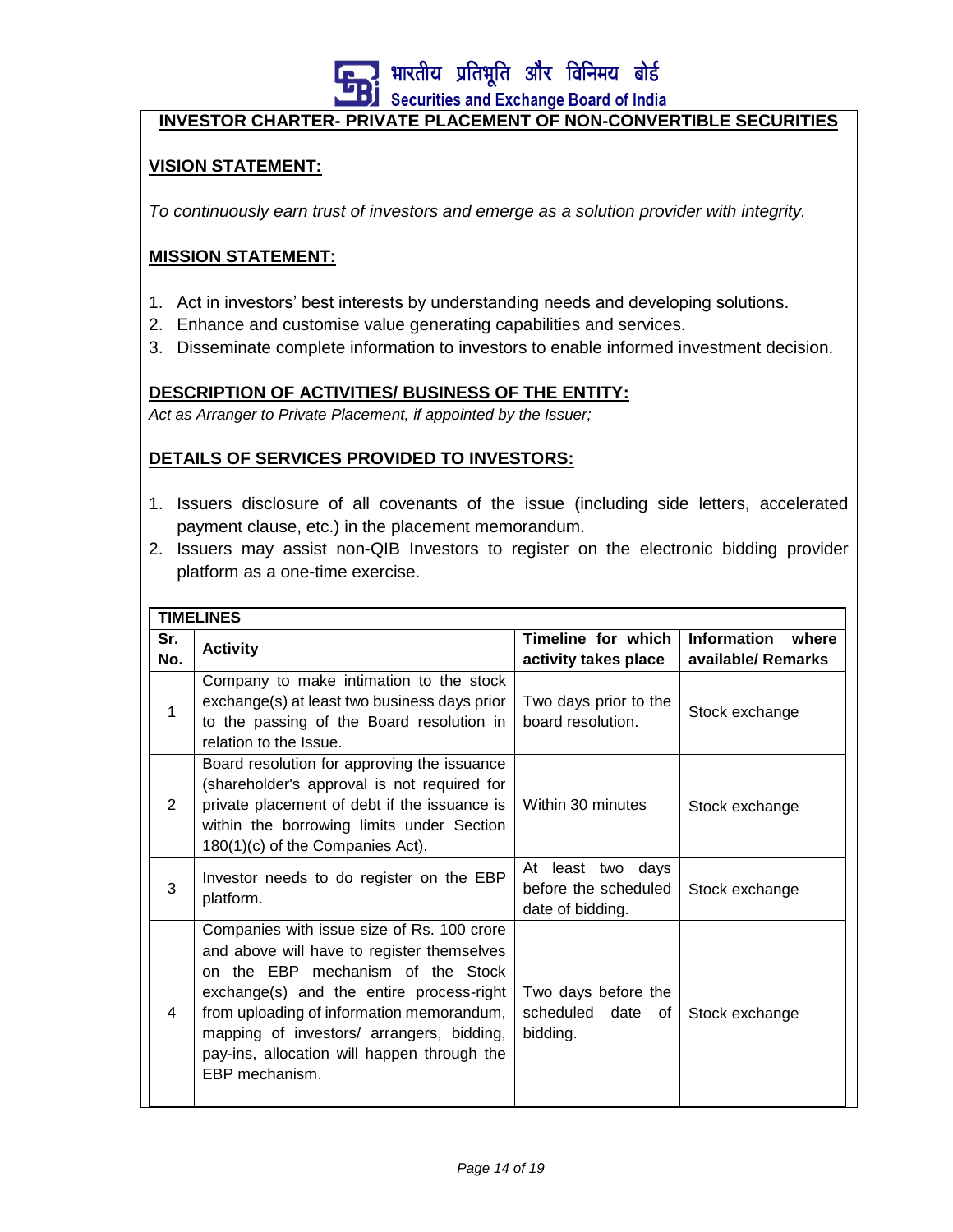

| Sr. |                                                                                                                                                  | Timeline for which                                                                          | Information where  |
|-----|--------------------------------------------------------------------------------------------------------------------------------------------------|---------------------------------------------------------------------------------------------|--------------------|
| No. | <b>Activity</b>                                                                                                                                  | activity takes place                                                                        | available/ Remarks |
| 5   | Issue opens and closes                                                                                                                           | Issue should remain<br>open for minimum<br>one hour.                                        | Stock exchange     |
| 6   | To conduct committee/ board meeting to<br>identify the investors and issue the private<br>placement offer letter to the identified<br>investors. | Within one hour of the<br>closure of bidding                                                |                    |
| 7   | Allotment and receipt of funds                                                                                                                   | be<br>completed<br>To<br>within<br>latest<br>two<br>working days<br>of<br>closure of issue. |                    |
| 8   | Filing of listing application and obtaining<br>trading approval from the stock exchange(s).                                                      | To be completed<br>latest within four<br>working days<br>of<br>closure of issue.            | Stock exchange     |

# **RIGHTS OF INVESTORS:**

- 1. Receive clear, accurate and easy to understand, issue related documents in order to make a well informed investment decision.
- 2. Material modification in the structure of debt securities shall be made only after obtaining the consent of the requisite majority of investors.
- 3. Right to attend meetings as and when such meetings are called by the debenture trustees.
- 4. Right of free transferability, nomination subject to applicable laws and regulations.
- 5. Such other rights, as may be available to the holder of securities under the Companies Act, the SEBI Listing Regulations and the Articles of Association of the Company and other applicable laws.

# **DOs AND DON'Ts FOR THE INVESTORS:**

# **DOs:**

- 1. Check the eligibility to apply as per the terms of the placement memorandum and applicable laws, including the Indian Contract Act, 1872.
- 2. The investor is advised to go through the information memorandum, its terms and conditions, all types of covenants, clauses pertaining to security, events of defaults, cross defaults, etc. thoroughly.
- 3. The applicants should submit the required KYC documents along with the application form.
- 4. All applications duly completed and accompanied with necessary documents are to be submitted to the Company.
- 5. The subscription amount shall be remitted by way of RTGS/ NEFT to the clearing corporation account of the exchange.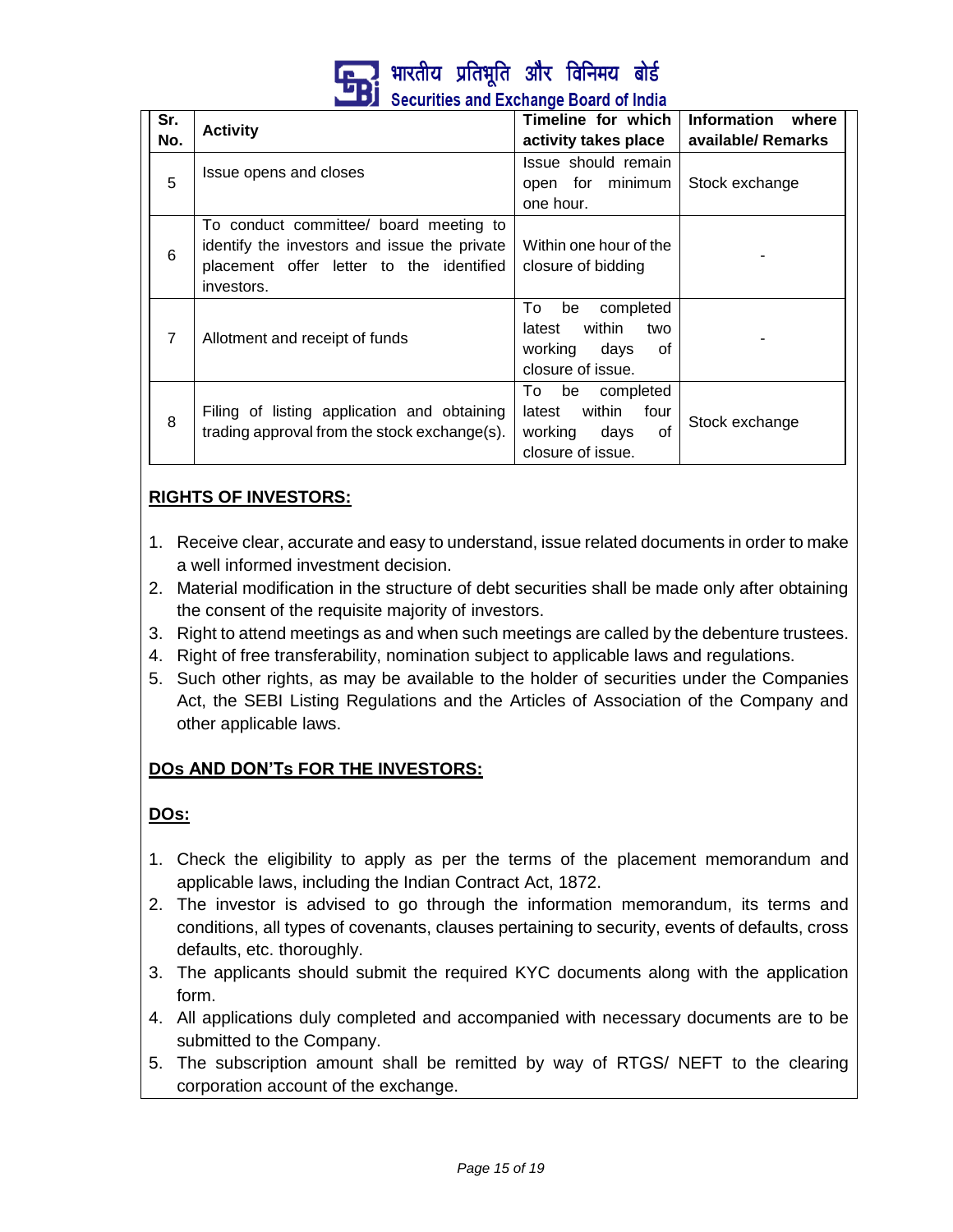# भारतीय प्रतिभूति और विनिमय बोर्ड **Securities and Exchange Board of India**

- 6. Abide by the terms and conditions of the investment and timelines involved in the issue process.
- 7. Ensure accurate update of demographic details with depositories including the address, name, investor status, bank account details, PAN, e-mails addresses, contact details, etc.
- 8. Ensure active demat/ broking account before investing as securities will be allotted in dematerialized form.
- 9. Issuer, debenture trustee and stock exchange(s) to disseminate all information and reports including compliance reports by placing them on their websites, in case of debt securities, as applicable under the NCS Regulations.
- 10. Debenture trustees to ensure independent assessment and diligence for the security offered for the proposed issue of debt securities.

# **DON'Ts:**

- 1. Do not pay the application amount in cash, by money order, postal order or by stock invest.
- 2. Do not submit application on plain paper or on incomplete or illegible application forms.
- 3. Do not apply if your demat account has been 'suspended for credit'.
- 4. Apart from the dos and don'ts mentioned herein above, investors are required to read the information memorandum and application form carefully.

# **INVESTOR GRIEVANCE REDRESSAL MECHANISM AND HOW TO ACCESS IT**

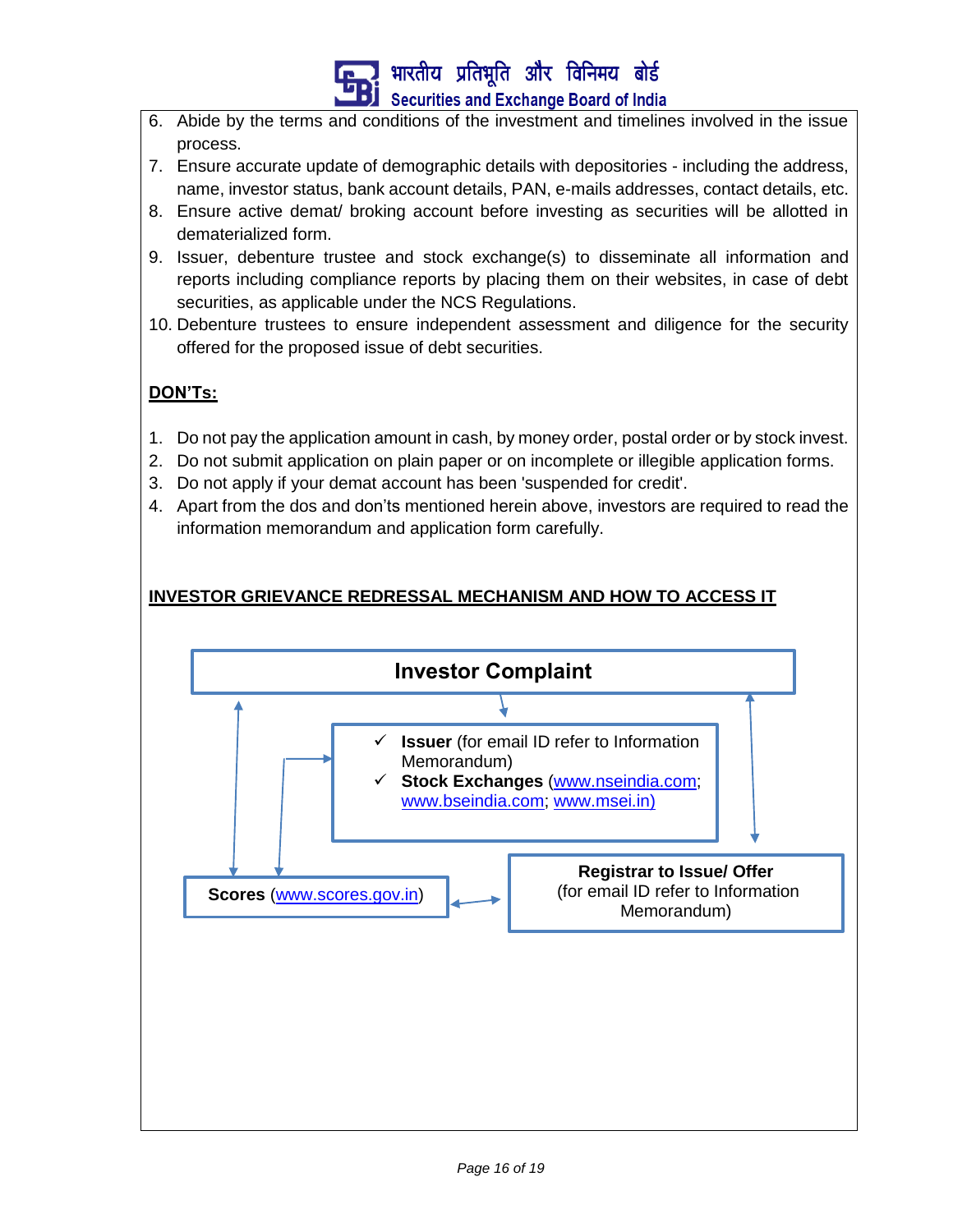

#### **TIMELINES FOR RESOLUTION OF INVESTOR GRIEVANCES:**

Best efforts will be undertaken by lead manager to resolve the grievance within T+30 days. A desirable indicative timeline is as follows:

| Sr. | <b>Activity</b>                                                             | No.<br>οf     |
|-----|-----------------------------------------------------------------------------|---------------|
| No. |                                                                             | calendar days |
| 1   | Investor grievance received by the Issuer and/ or the RTA                   |               |
| 2   | The Issuer and/or the RTA to respond to the investor with an acceptable     | $T + 10$      |
|     | reply                                                                       |               |
| 3   | The Issuer and/or the RTA and the investor shall exchange between           | Between T and |
|     | themselves additional information related to the grievance, wherever        | $T + 10$      |
|     | required                                                                    |               |
| 4   | In case any further coordination / information is required by Issuer / RTA, | Up to $T+20$  |
|     | final response to the investor should be sent                               |               |

### **NOTE:**

It is not mandatory for the issuer to appoint a merchant banker or any other entity as advisor or arranger for the private placement of debt and even if appointed, they are NOT involved in the entire process of issuance and hence the investors will have to take up their grievance/s directly with the Company.

# **NATURE OF INVESTOR GRIEVANCE FOR WHICH THE AFORESAID TIMELINE IS APPLICABLE:**

- 1. Non-allocation/ allotment of non-convertible debt securities after payment of application amount.
- 2. Non receipt of non-convertible debentures in demat account.
- 3. Non receipt of interest/ coupon/ redemption amount by the investor.
- 4. Any other grievance as may be informed from time to time.

#### **MODE OF RECEIPT OF INVESTOR GRIEVANCE:**

The following modes of receipt will be considered valid for processing the grievances in the timelines discussed above

- 1. Letter/ email from the investor addressed to the issuer and/ or to the RTA at address/ email ID mentioned in the information/ placement memorandum, detailing nature of grievance, details of application/ bidding, details of bank account, date of application/ date of bidding on electronic book mechanism, etc.
- 2. On the SCORES mechanism.